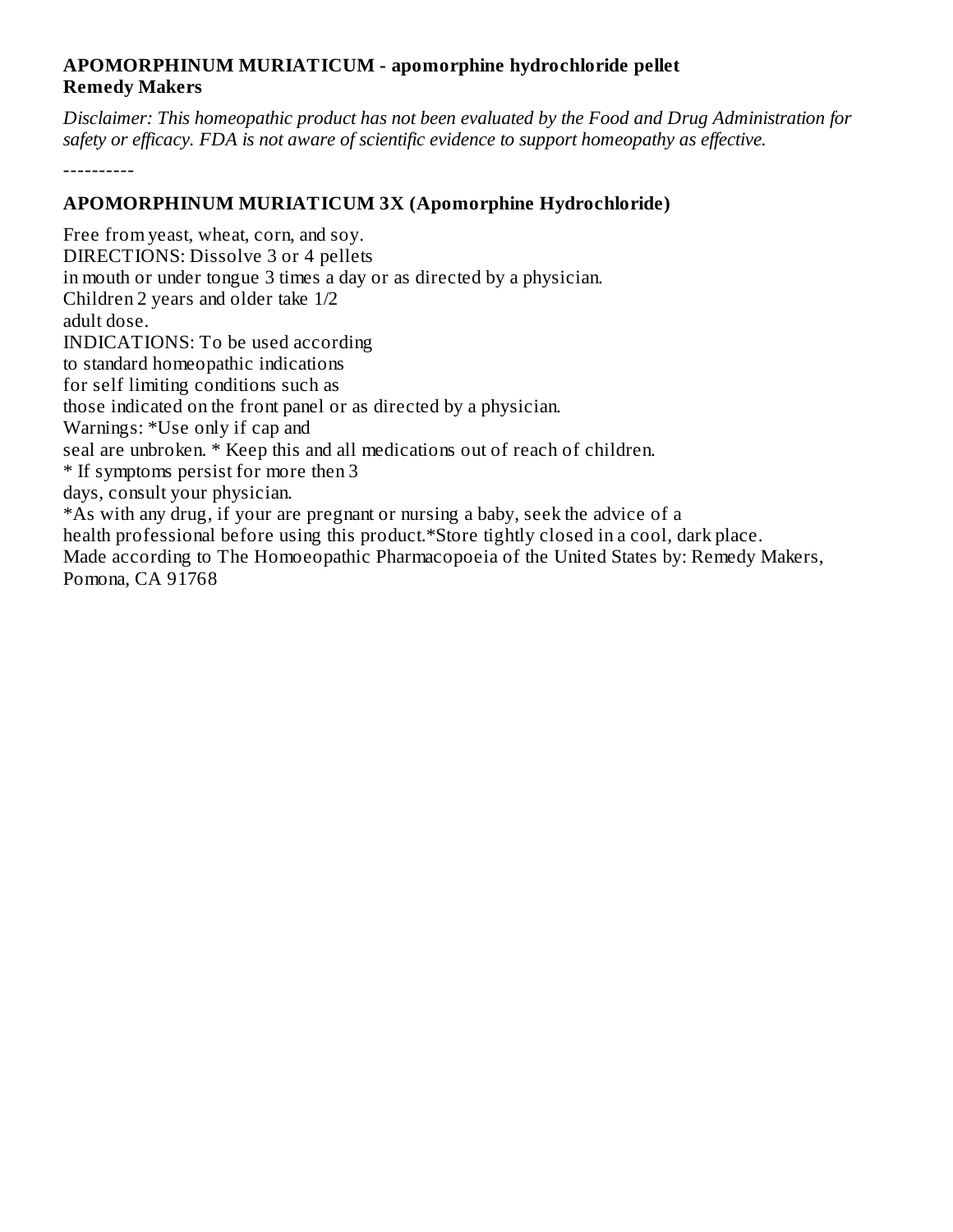$\overline{a}$ 

 $\label{eq:2} \mathcal{L}=\frac{\sqrt{2}}{2}\sqrt{\frac{2}{3}}\left(\frac{1}{2}\right)\frac{1}{2}\left(\frac{1}{2}\right)\frac{1}{2}\left(\frac{1}{2}\right)^{2}$ 

é

 $\frac{1}{\epsilon_1} \frac{1}{\epsilon_1} \frac{\partial \phi}{\partial \phi}$ 

 $\ddot{\phantom{1}}$ 

 $\frac{1}{2}$ 

 $\frac{1}{\sqrt{2}}\left[\frac{1}{\sqrt{2}}\sqrt{1-\frac{1}{2}}\left(\frac{1}{\sqrt{2}}\sqrt{1-\frac{1}{2}}\right)\right]\left[\frac{1}{\sqrt{2}}\sqrt{1-\frac{1}{2}}\sqrt{1-\frac{1}{2}}\sqrt{1-\frac{1}{2}}\right]\left[\frac{1}{\sqrt{2}}\sqrt{1-\frac{1}{2}}\sqrt{1-\frac{1}{2}}\sqrt{1-\frac{1}{2}}\sqrt{1-\frac{1}{2}}\sqrt{1-\frac{1}{2}}\sqrt{1-\frac{1}{2}}\sqrt{1-\frac{1}{2}}\sqrt{1-\frac{1}{2}}\sqrt{1-\frac{1}{2}}\sqrt$ 

ne.

 $\ddot{\cdot}$  $\omega_{\rm{max}} = \omega_{\rm{max}} = \frac{1}{2} \omega_{\rm{max}}^2$ 

 $\overline{\mathbf{r}}$ 

Enter section text here

## **APOMORPHINUM MURIATICUM**